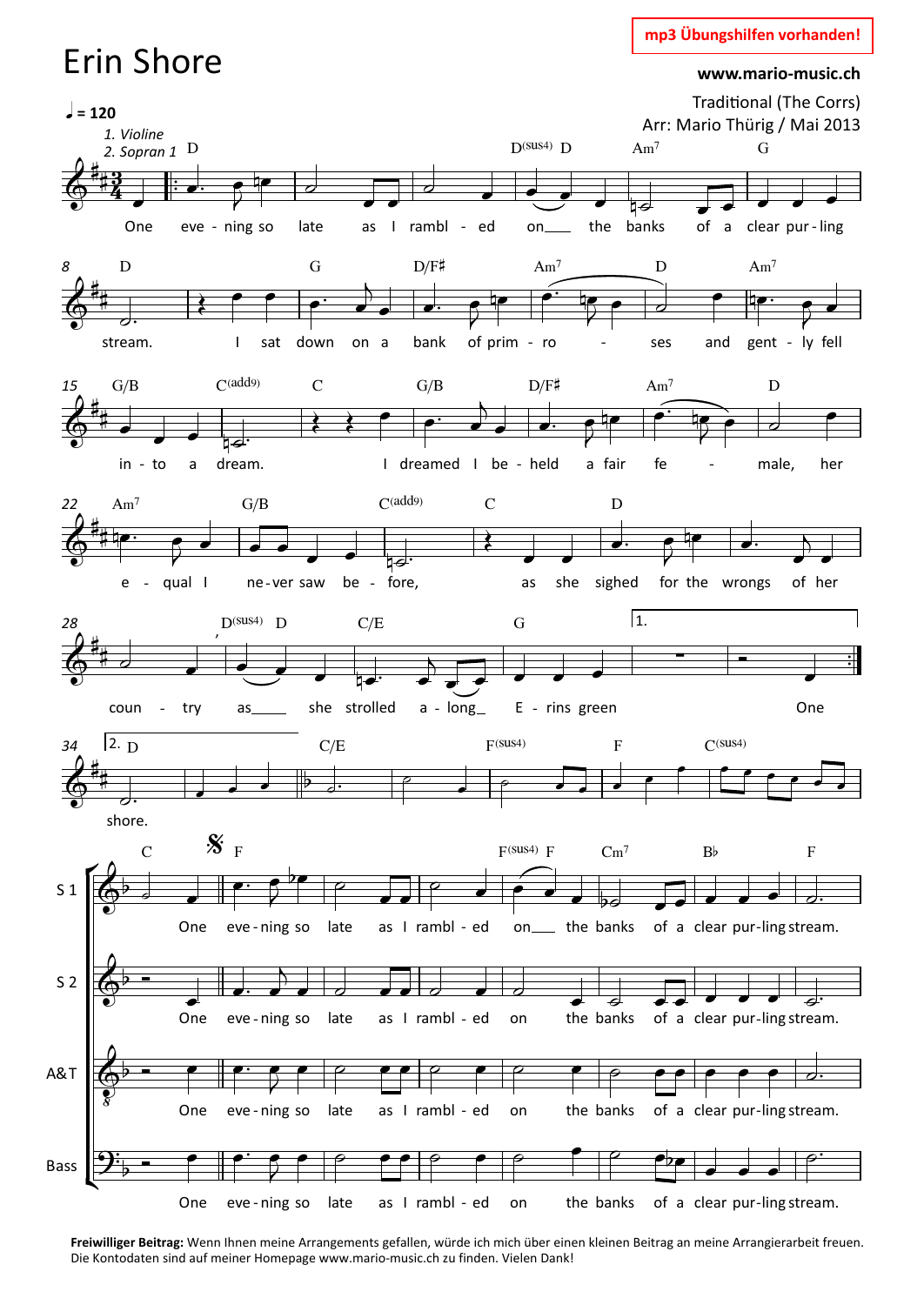## 2 Chorsatz

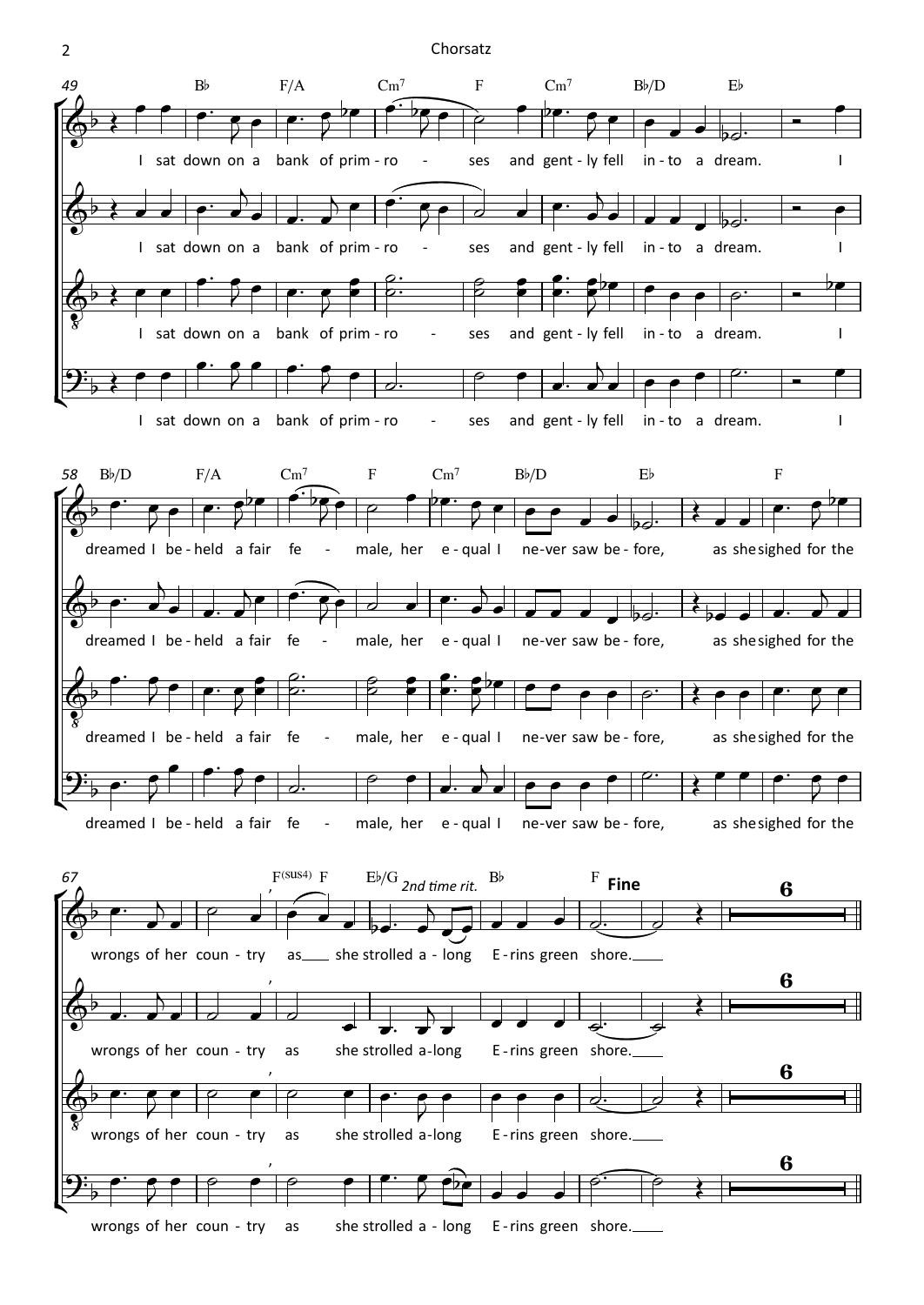







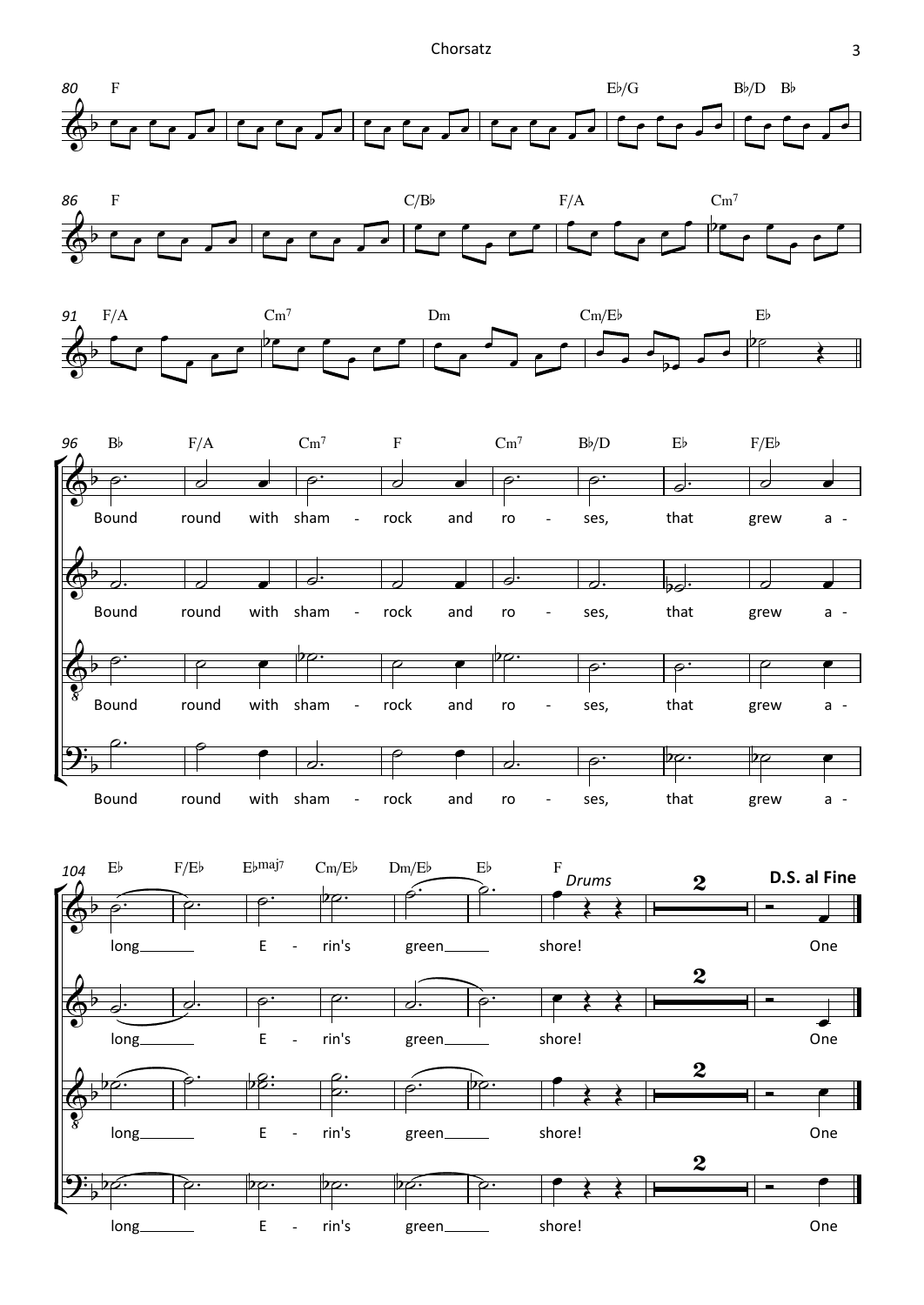